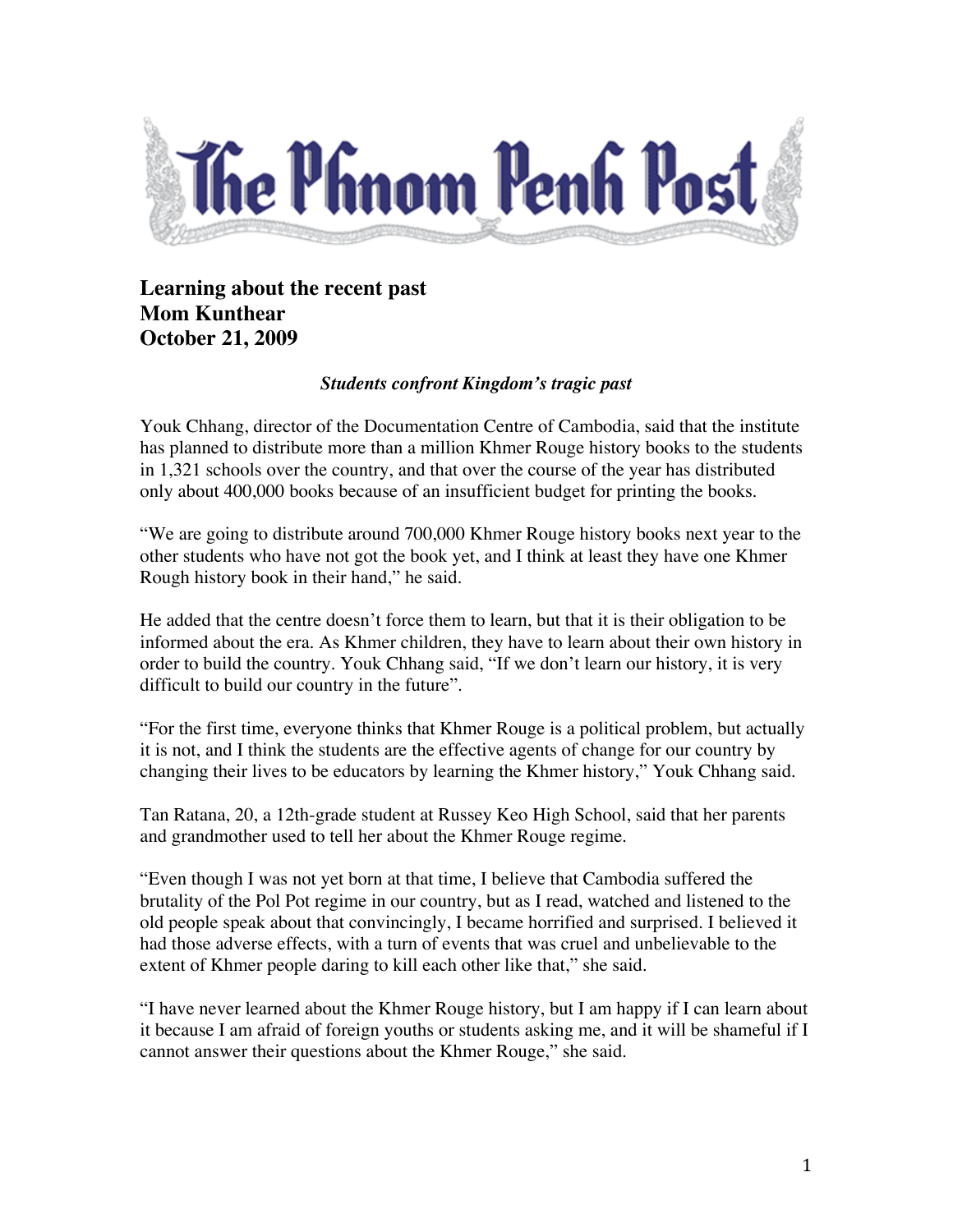Him Huy's former boss, Tuol Sleng prison chief Duch (fourth from right), pictured here at the detention centre during the Khmer Rouge regime.

Luch Bunchhoeun, 28, a 12 th-grade student at the Prah Soramarith Buddhist school, said he has nearly finished reading the Khmer Rouge history book he recieved from DC-Cam.

"Before, I did not read it and I believed only 50 percent of it to be true, but now I do believe it entirely because what the elder witnesses of the regime have said has proved to be evidence," he said.

He added that what they did at that time was very wrong and cruel – and that as human beings they should not kill someone.

"Younger generations have to learn about Khmer Rouge history, but the trainers have to find the ways of teaching them in order to avoid the students following the Khmer Rouge leaders' step," Luch Bunchhoeun said.

Ros Ravuth, a teacher at Chaktomok High School, said that he supports and encourages the Cambodian students learning about Khmer Rouge history.

"The Khmer Rouge history is not only intended for the knowledge of older people, but also for Khmer youths. As they are young and impressionable, it is critical that they know about Khmer history," he said.

He continued that it can be of significance to the students' feelings, as many are not aware about the atrocities and bloodshed that the nation committed within its own borders by killing intellectuals in religious, scientific and artistic communities.

"The aim of the education is not to turn the students against the leaders of the Khmer Rouge regime in order to avenge their forefathers," he added.

"We simply want them to know and review what happened with their parents or relatives at that time."

Ou Eng of the Ministry of Education said that students and youths should take the effort to read as many books as they can about the Khmer Rouge history.

"Most young people, in this age of technology and globalisation, don't believe what happened during the Khmer Rouge regime, and they laughed when they learned that people of that era did not have anything to eat," he said.

"I think it is very good for all young students to learn to know their country's history in order for them to be mindful of what they have to avoid and which successes or merits they have to follow."

Dy Khamboly, the author of the Khmer Rouge history book, regards the text as a document to be used by the next generation to find the solutions to prevent a similar